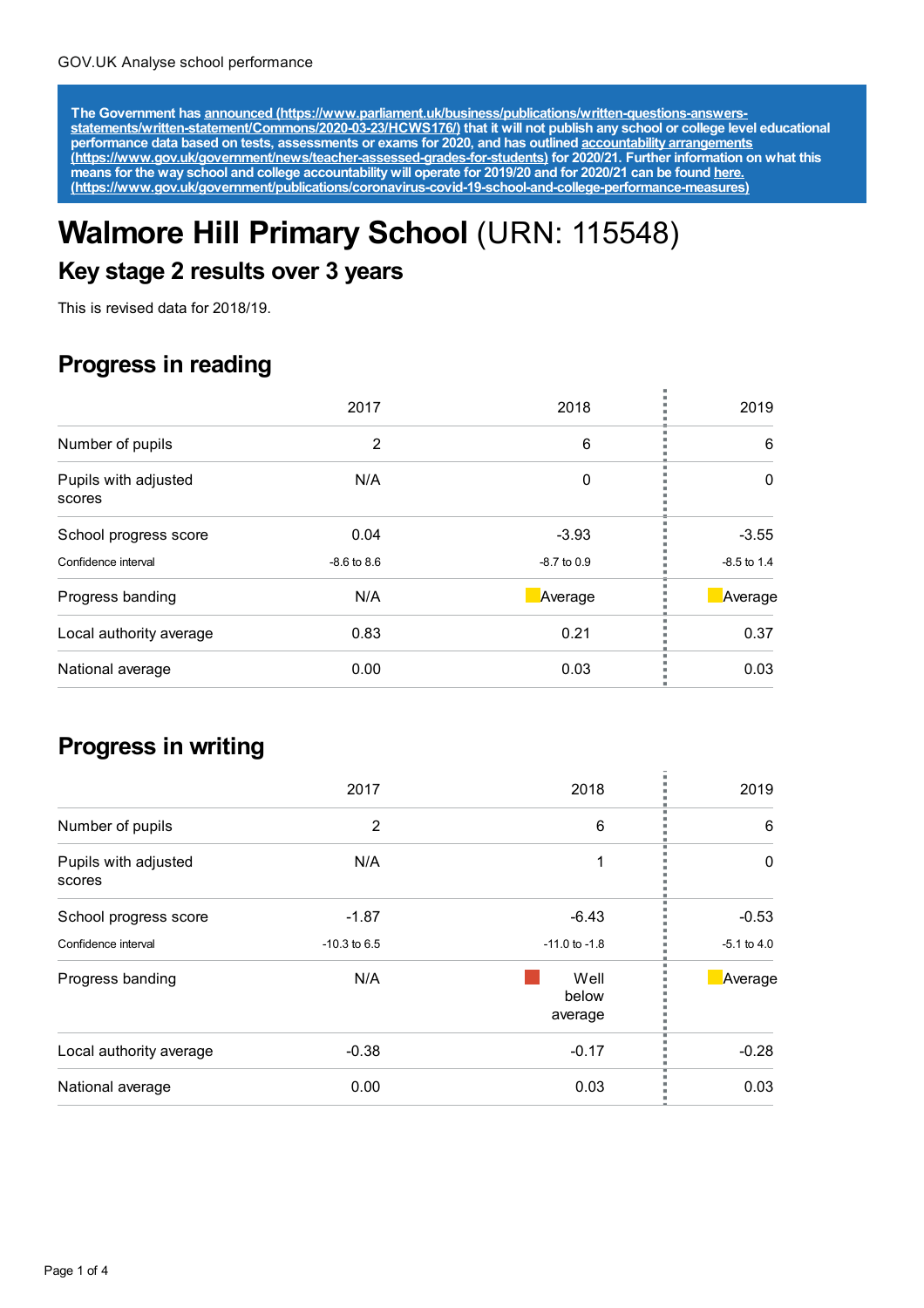## **Progress in maths**

|                                | 2017           | 2018          | 2019                     |
|--------------------------------|----------------|---------------|--------------------------|
|                                |                |               |                          |
| Number of pupils               | $\overline{2}$ | 6             | 6                        |
| Pupils with adjusted<br>scores | N/A            | 0             | 0                        |
| School progress score          | $-2.91$        | $-3.17$       | $-6.41$                  |
| Confidence interval            | $-10.7$ to 4.9 | $-7.5$ to 1.1 | $-10.7$ to $-2.1$        |
| Progress banding               | N/A            | Average       | Well<br>below<br>average |
| Local authority average        | 0.08           | $-0.36$       | $-0.23$                  |
| National average               | 0.00           | 0.03          | 0.03                     |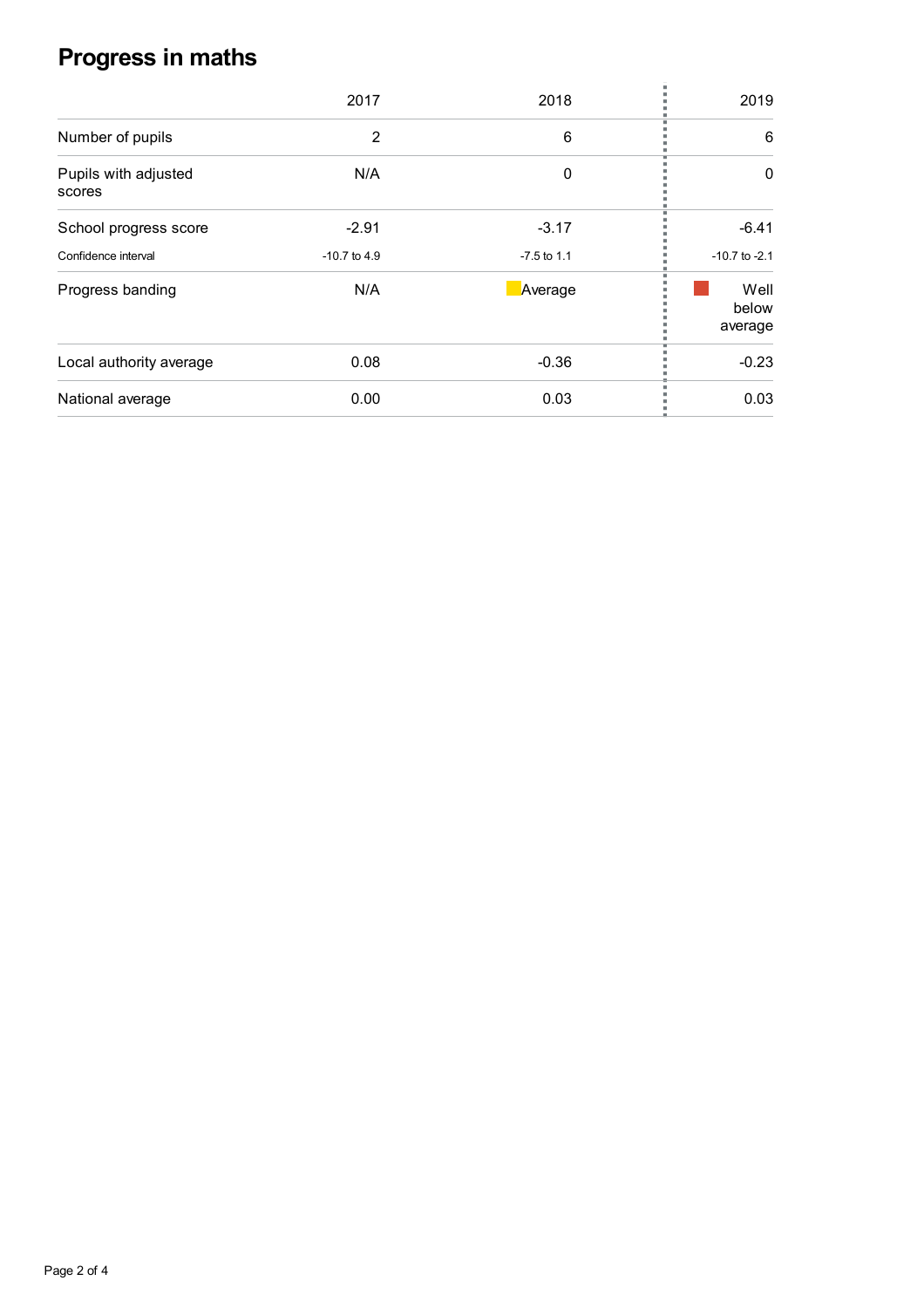## **Percentage of pupils achieving the expected standard or higher**

Number of pupils in 2017 = 2 Number of pupils in 2018 = 8 Number of pupils in 2019 = 7



## **Percentage of pupils achieving the higher standard**

Number of pupils in 2017 = 2 Number of pupils in 2018 = 8 Number of pupils in 2019 = 7